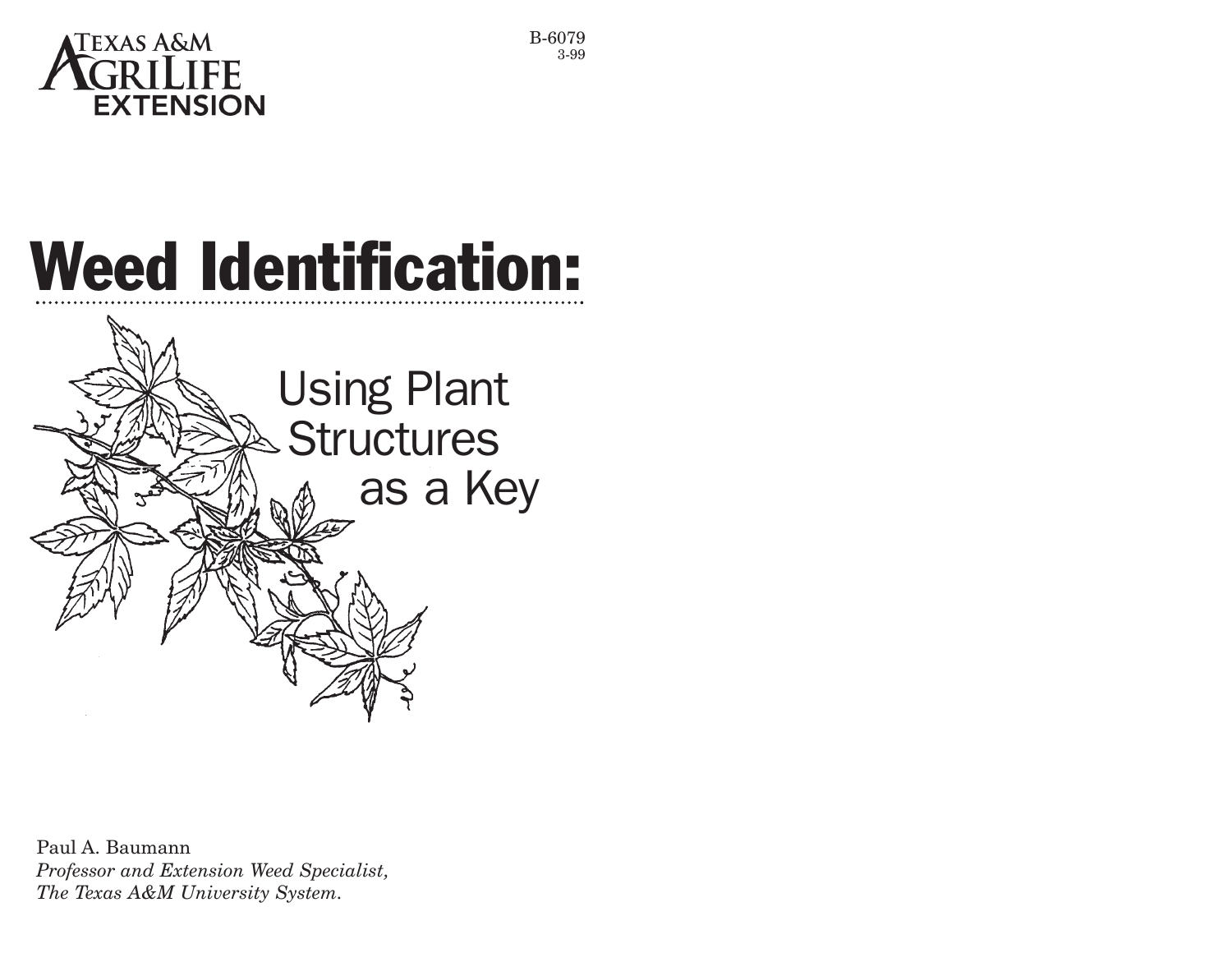taxonomy keys can be quite complex and require taxonomy keys can be quite complex and require program. Frequently, simple plant program. Frequently, simple plant and taxonomic terminology. While more difficult and taxonomic terminology. While more difficult eed identification is necessary to eed identification is necessary to "picture book" identification guides are keys or "picture book" identification guides are the success of any weed control an advanced understanding of plant structure an advanced understanding of plant structure the success of any weed control used to identify weeds. However, some plant used to identify weeds. However, some plant to use, a detailed key or guide allows for the to use, a detailed key or guide allows for the precise identification of weeds. precise identification of weeds.  $\bm{\gtrsim}$ keys or

plant companion piece to better understand the plant companion piece to better understand the part terminology used in less complicated part terminology used in less complicated This handbook is intended for use as a This handbook is intended for use as a identification guides. identification guides.

## **Introduction**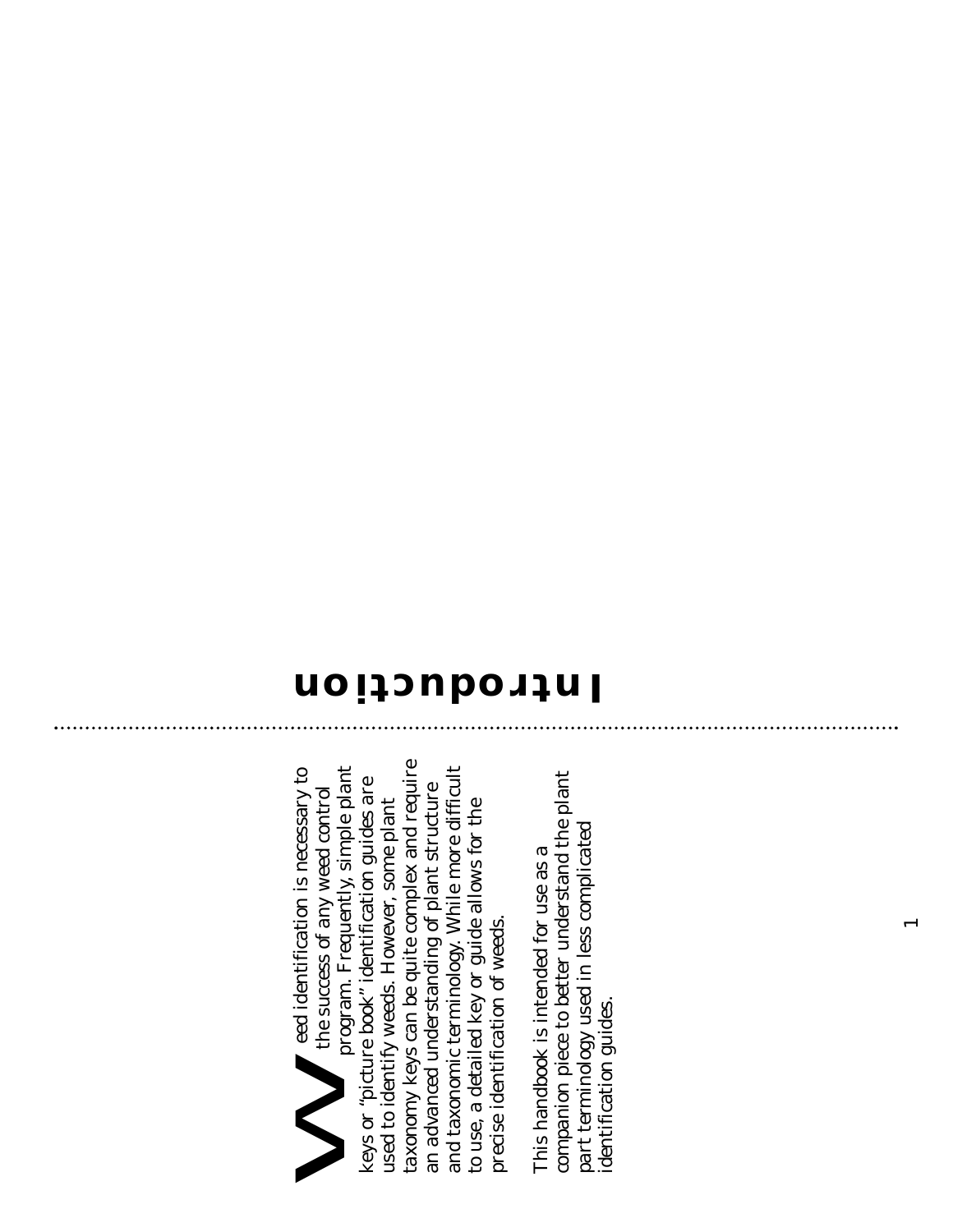(seed leaves) that are evident as the plant emerges (seed leaves) that are evident as the plant emerges generally have wider leaves than grass plants and generally have wider leaves than grass plants and Meeds can be classified into one of three<br>different categories: **broadleaves, grasses** Weeds can be classified into one of three different categories: **broadleaves, grasses** or **sedges.** Broadleaf weeds often are referred to or sedges. Broadleaf weeds often are referred to the stems are often branched. Leaf veination is the stems are often branched. Leaf veination is as dicots; the seedlings produce two cotyledons as dicots; the seedlings produce two cotyledons through the soil surface. Broadleaf plants through the soil surface. Broadleaf plants netlike or has a branched appearance. netlike or has a branched appearance.

seedlings produce only one cotyledon (sometimes seedlings produce only one cotyledon (sometimes referred to as the coleoptile in grasses). Grasses this veination extends onto the sheath. In crossthis veination extends onto the sheath. In crossreferred to as the coleoptile in grasses). Grasses have bladed leaves that are parallel veined and have bladed leaves that are parallel veined and section, the stems in grasses are usually round section, the stems in grasses are usually round or somewhat flattened. The stems of sedges, in or somewhat flattened. The stems of sedges, in Grasses and sedges are monocots; their **Grasses** and **sedges** are **monocots;** their cross-section, are usually triangular. cross-section, are usually triangular.

the late summer to early fall, produce vegetative the late summer to early fall, produce vegetative for one growing season and are often referred to for one growing season and are often referred to growth, flower and produce seed in mid- to late back in the fall. Winter annuals germinate in growth, flower and produce seed in mid- to late **Summer annuals** germinate from seed in the and produce fruit mid- to late summer, and die and produce fruit mid- to late summer, and die **Winter annuals** germinate in **Summer annuals** germinate from seed in the biennials or perennials. Annual plants live **biennials** or **perennials. Annual** plants live as either summer annuals or winter annuals. classification is by the categories of annuals, classification is by the categories of **annuals,** as either summer annuals or winter annuals. spring, produce vegetative growth, set flower spring, produce vegetative growth, set flower A second, relatively simple method of weed second, relatively simple method of weed spring, and die off in the summer. spring, and die off in the summer. back in the fall.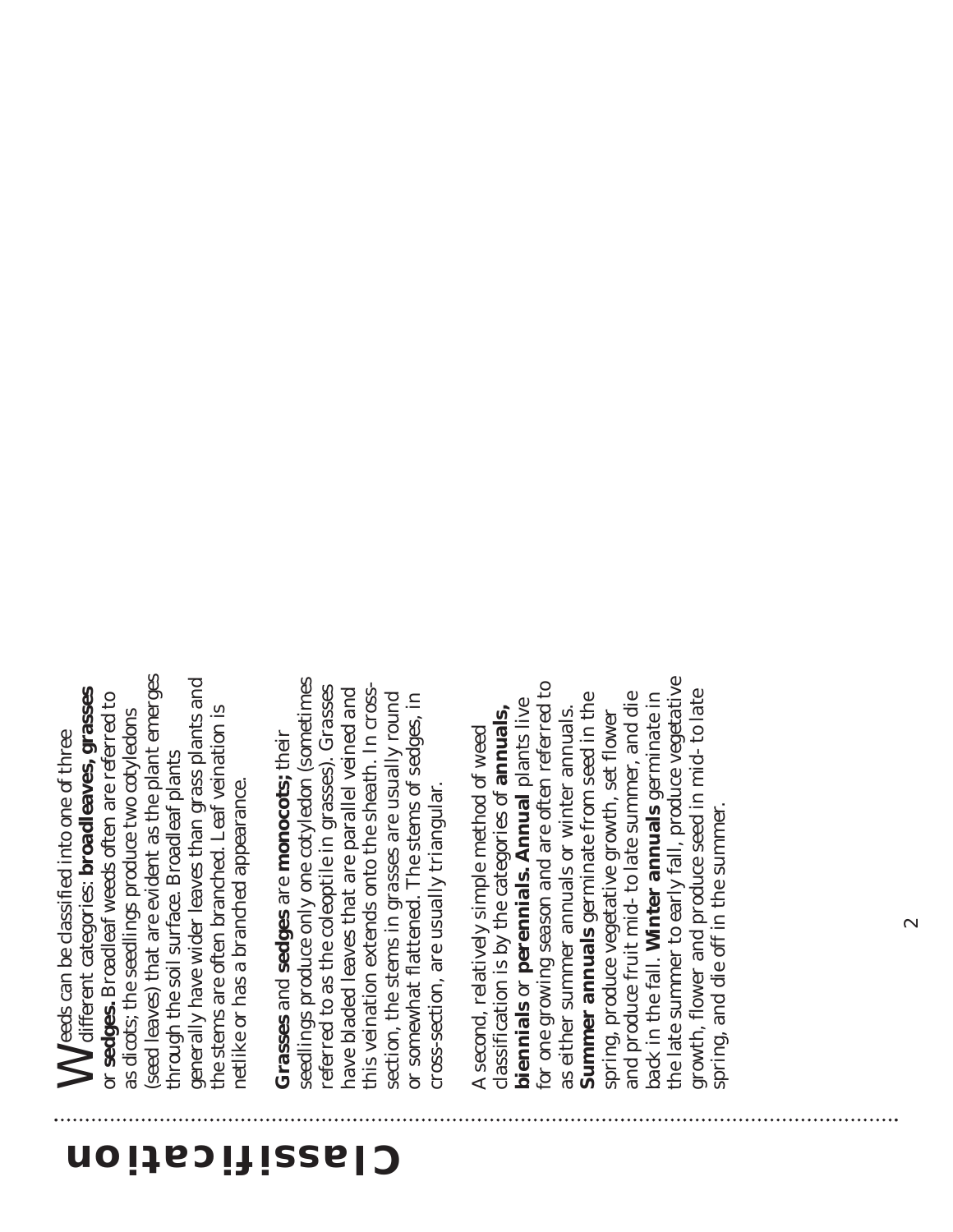seeds germinate in the spring, summer or fall of seeds germinate in the spring, summer or fall of the first year and the plants overwinter usually the first year and the plants overwinter usually as a rosette of leaves. During winter, the shoot as a rosette of leaves. During winter, the shoot **Biennials** are plants that live for two years; **Biennials** are plants that live for two years; production during the summer of the second production during the summer of the second period of time. This vernalization promotes period of time. This vernalization promotes tips are exposed to cold temperatures for a tips are exposed to cold temperatures for a normal development of flowering and seed normal development of flowering and seed year. The plants then die in the fall. year. The plants then die in the fall.

more years. These plants are classified as simple more years. These plants are classified as **simple** perennials, on the other hand, can reproduce by **perennials,** on the other hand, can reproduce by The creeping roots found above ground are called The creeping roots found above ground are called creeping roots and also through seed production. vegetatively from underground roots. Creeping perennial grasses. In broadleafs or sedges, these creeping roots and also through seed production. perennial grasses. In broadleafs or sedges, these vegetatively from underground roots. **Creeping** Perennials are plants that produce vegetative **Perennials** are plants that produce vegetative or creeping perennials. Simple perennials or **creeping perennials. Simple perennials** underground root structures are referred to as underground root structures are referred to as structures that allow them to live for three or structures that allow them to live for three or spread primarily by seed; they cannot spread spread primarily by seed; they cannot spread stolons, the below-ground roots are called **stolons,** the below-ground roots are called rhizomes. Rhizomes are most common in rhizomes. **Rhizomes** are most common in **tubers.**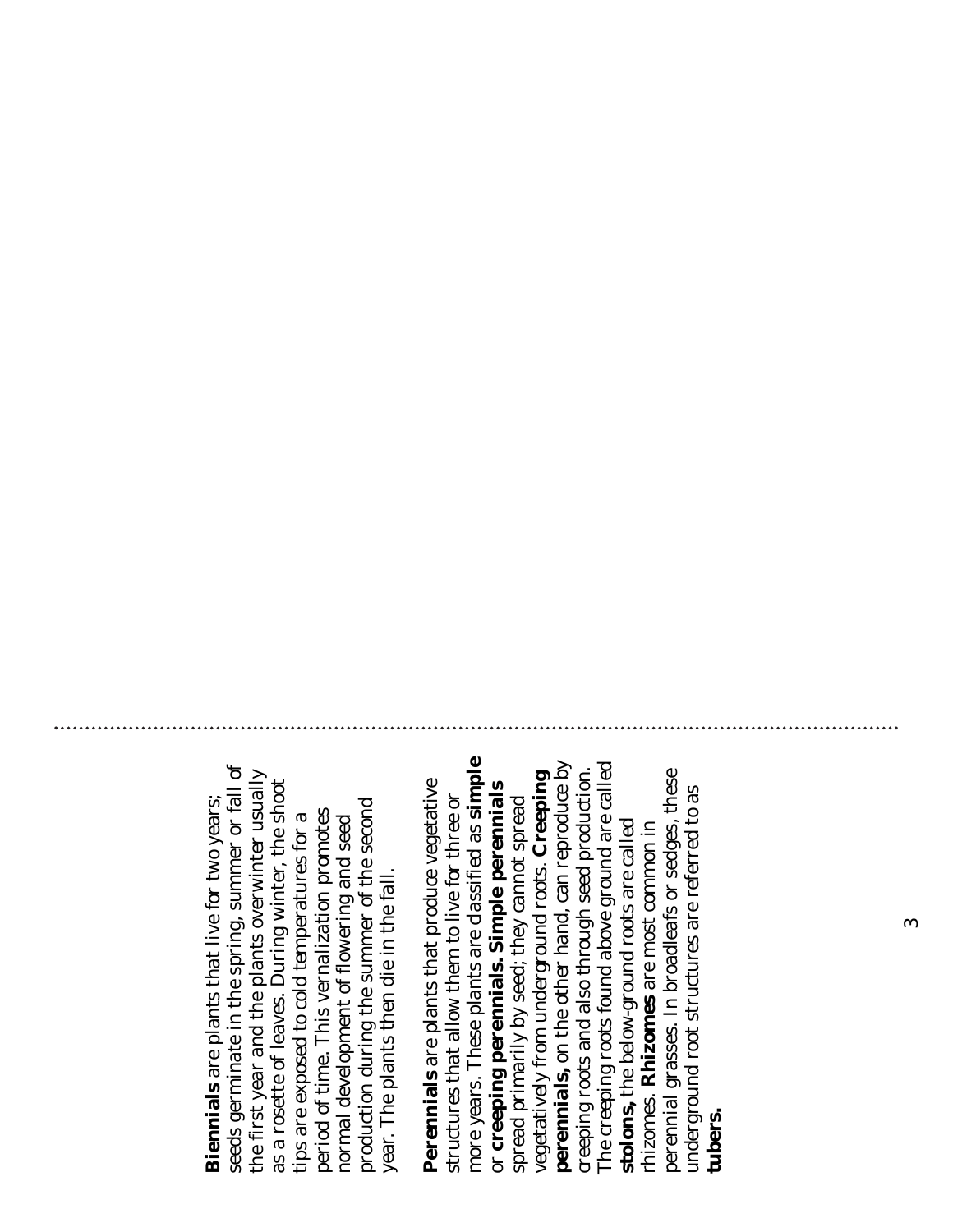## **Plant Parts**



extension of the leaf blade that terminates at the extension of the leaf blade that terminates at the node. The areas between the **nodes** are referred node. The areas between the **nodes** are referred sedge, however, generally does not have a ligule sedge, however, generally does not have a ligule The first step in identifying grass weeds is to **Th**e first step in identifying grass weeds is to become familiar with some key grass parts: to as internodes. Some grass plants may have to as **internodes.** Some grass plants may have become familiar with some key grass parts: sheath. The ligule may or may not be present the leaf blade, the collar, the ligule and the **sheath.** The **ligule** may or may not be present the **leaf blade, the collar, the ligule** and the on some grass seedlings. The sheath is an A on some grass seedlings. The **sheath** is an extensions of the sheath called **auricles.** or an auricle. or an auricle.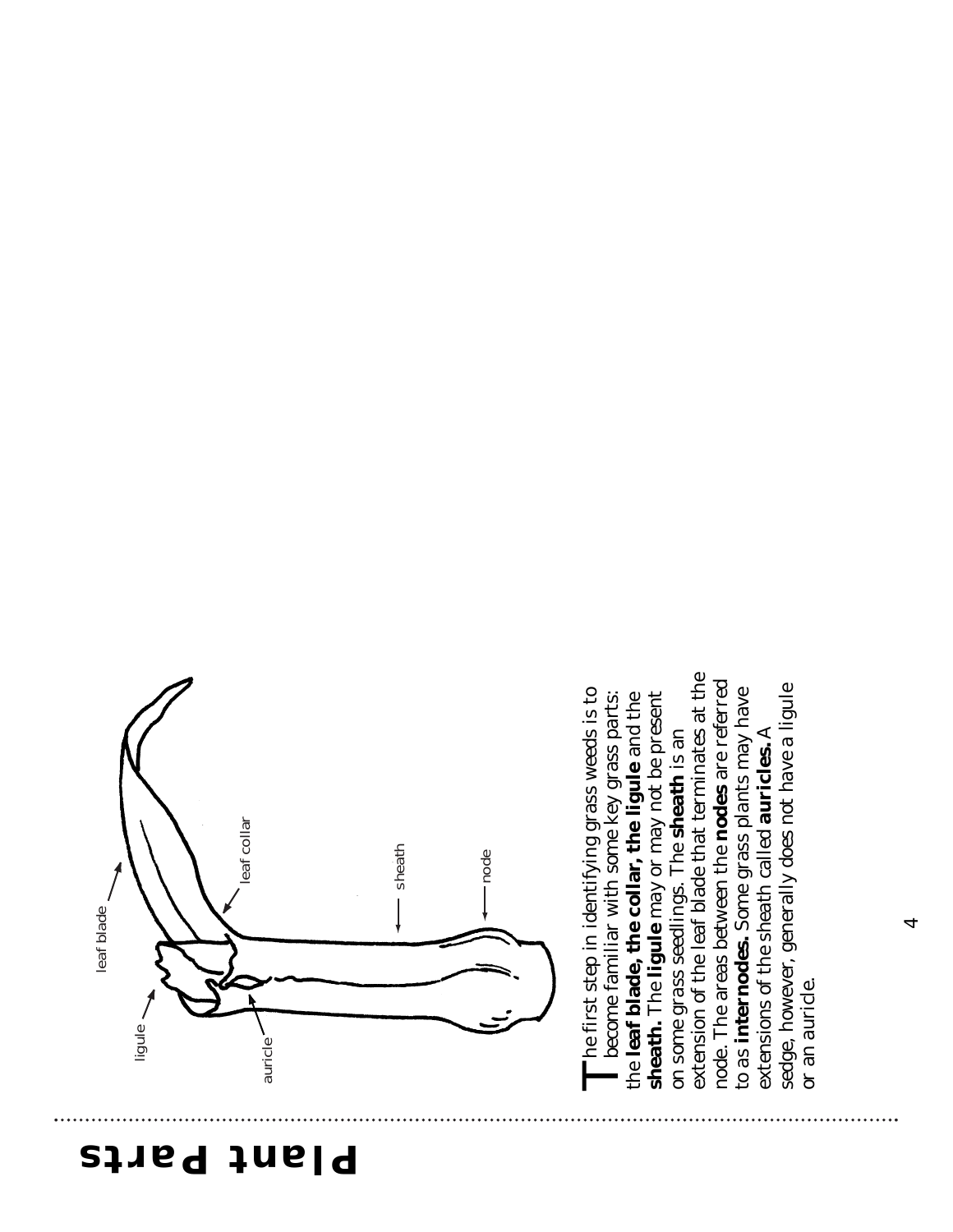

generally one of three types: split, overlapping, generally one of three types: **split, overlapping,** The sheath of a grass surrounding the stem is The **sheath** of a grass surrounding the stem is or united. or **united.**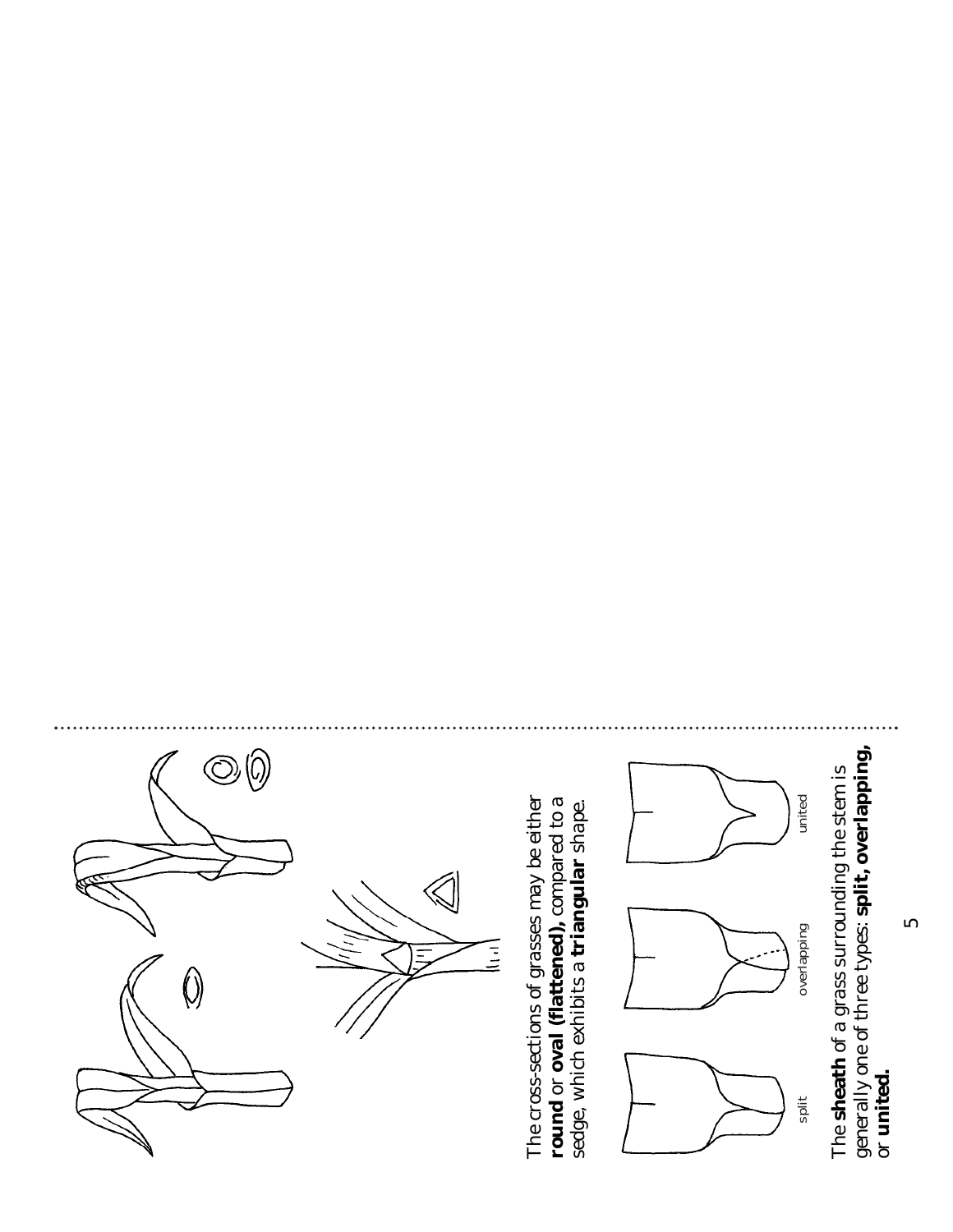

inside of the collar. It can be either membranous inside of the collar. It can be either **membranous** The ligule on a grass plant is a structure on the The **ligule** on a grass plant is a structure on the or hairy, or it may not be present at all. or **hairy,** or it may not be present at all.





toothed lingule toothed lingule<br>margin The ligule may exhibit either a smooth margin The ligule may exhibit either a **smooth margin** or a toothed margin. or a **toothed margin.**



the leaf blade and leaf sheath, may or may not Auricles, appendages found at the junction of the leaf blade and leaf sheath, may or may not **Auricles,** appendages found at the junction of be present.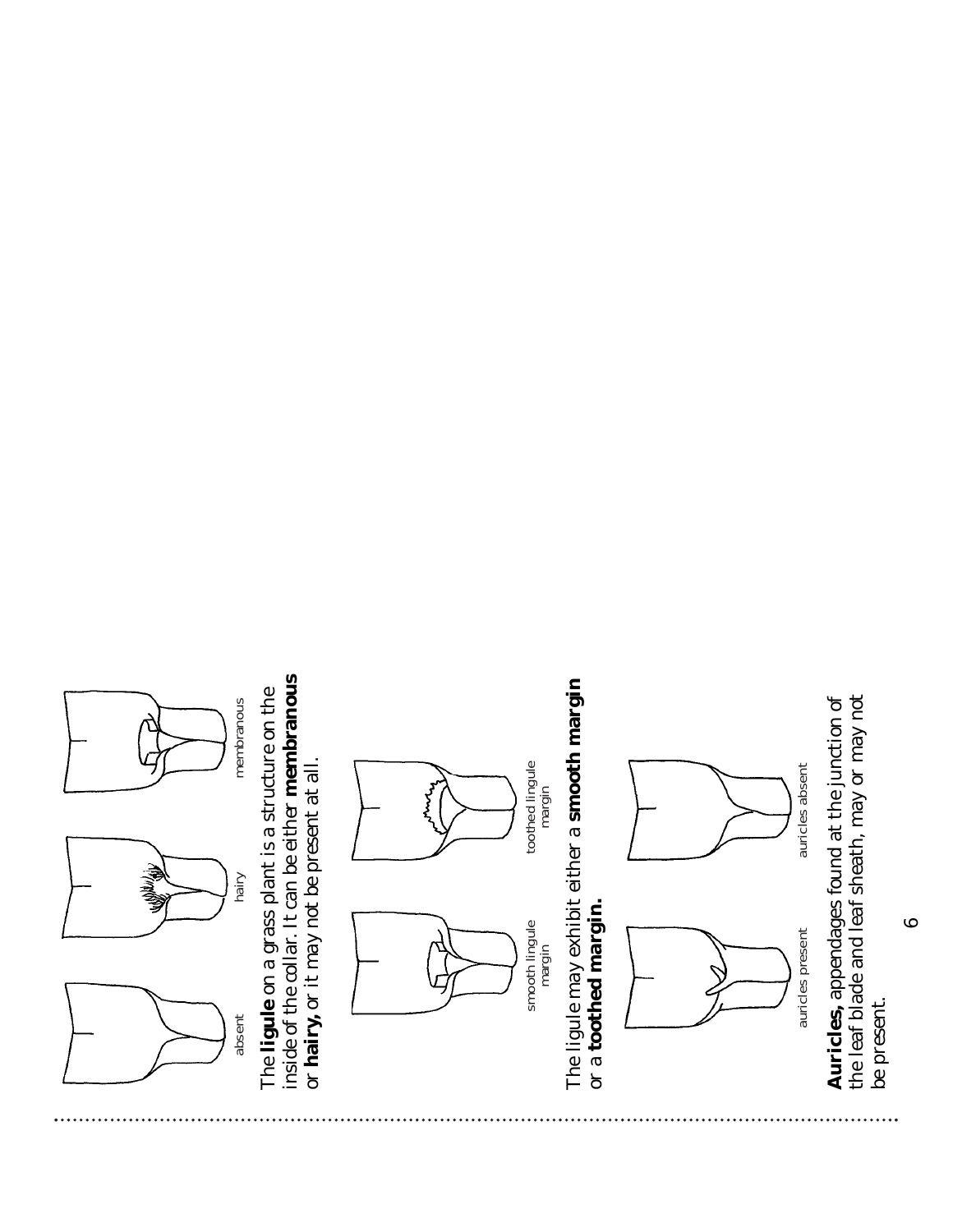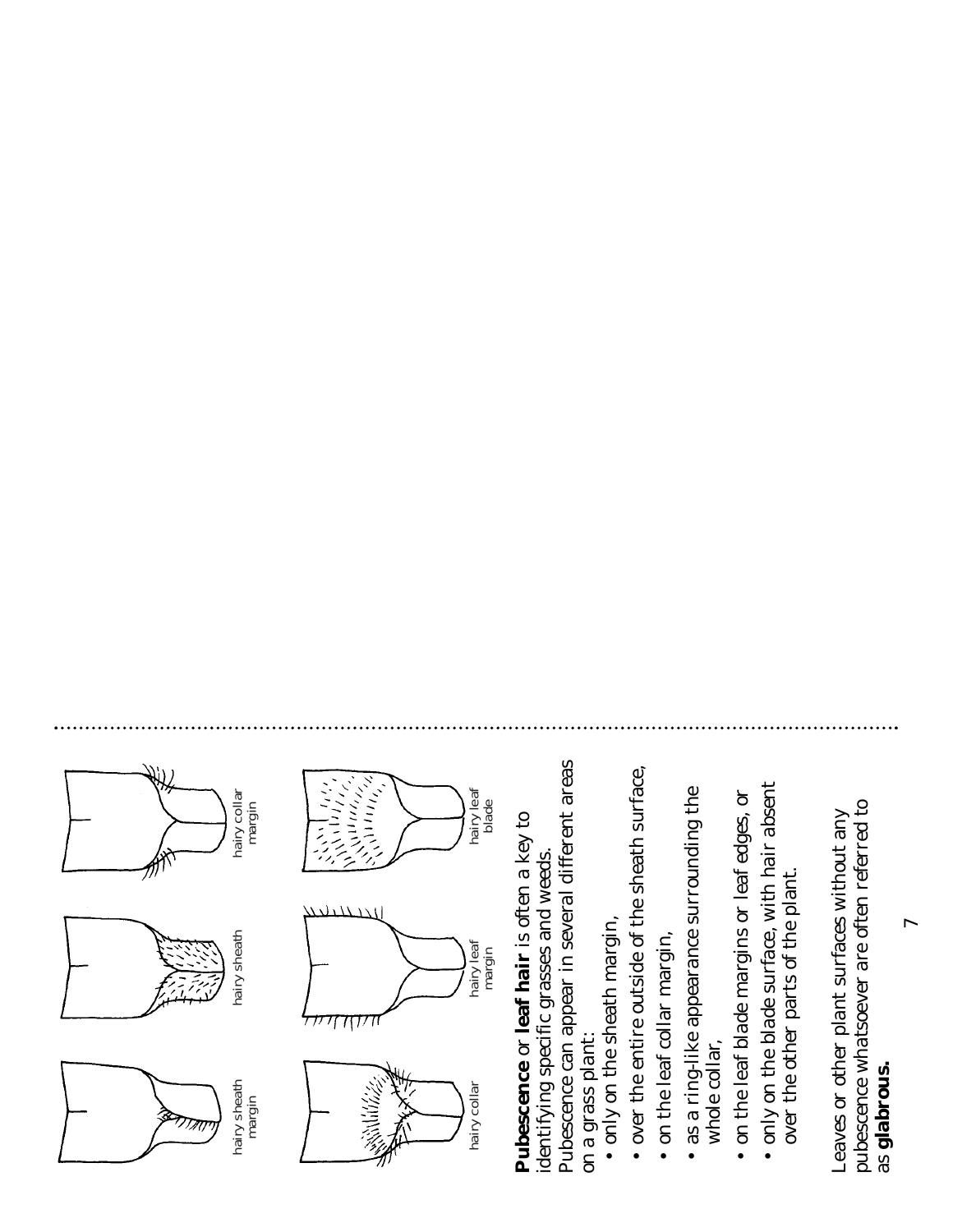

A representation of a broadleaf plant with a few representation of a broadleaf plant with a few key descriptive parts labeled is shown above. key descriptive parts labeled is shown above.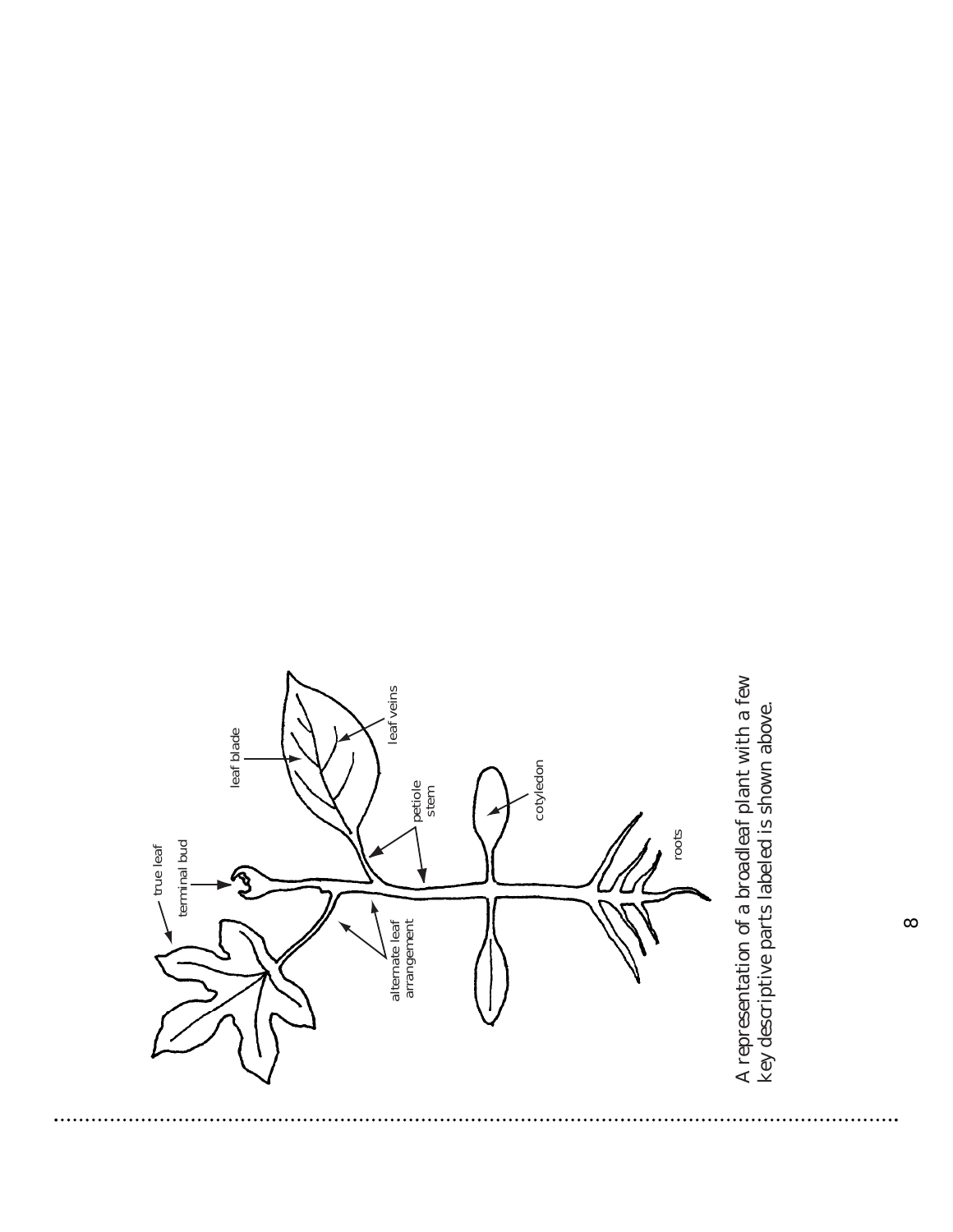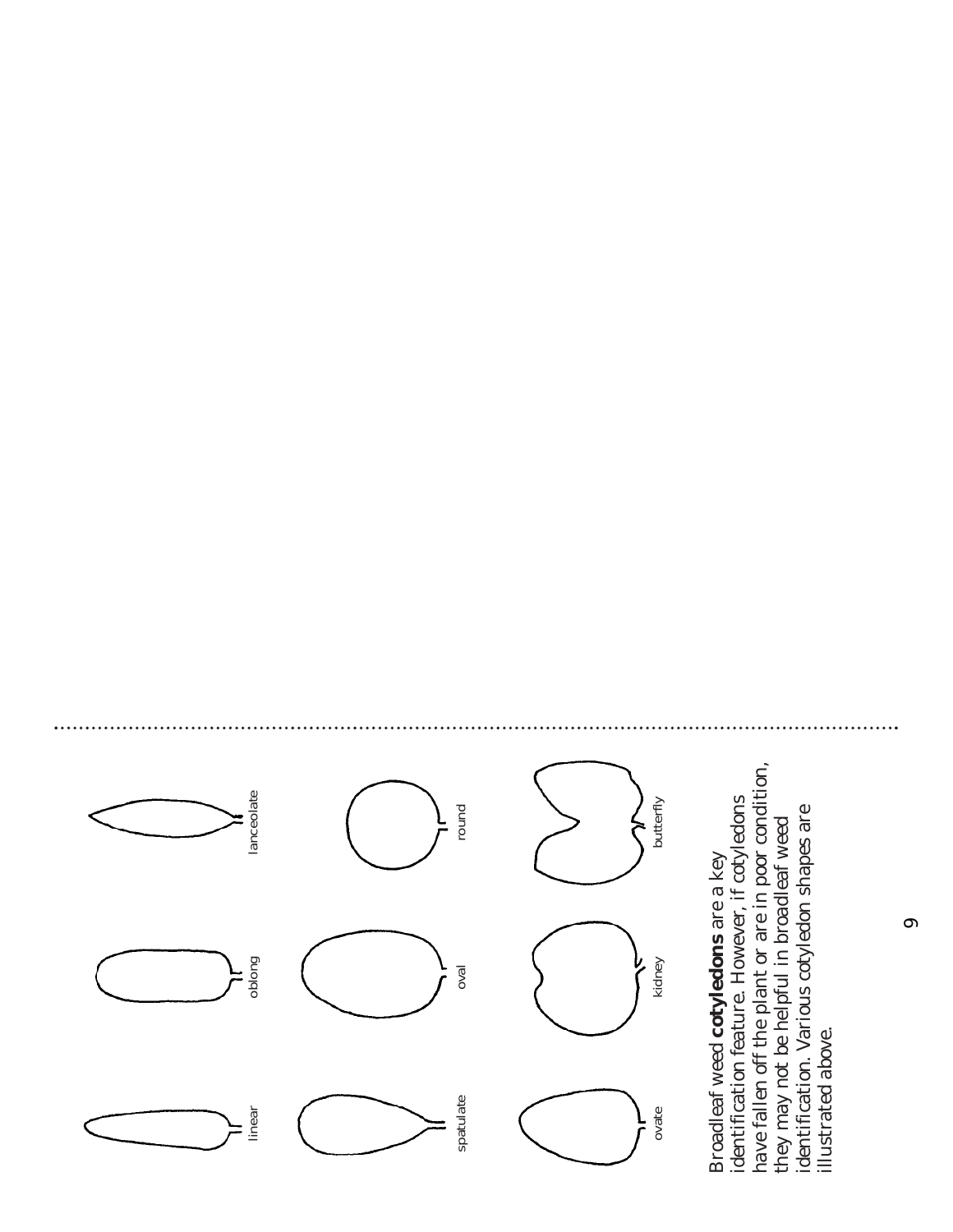

 $\overline{\phantom{0}}$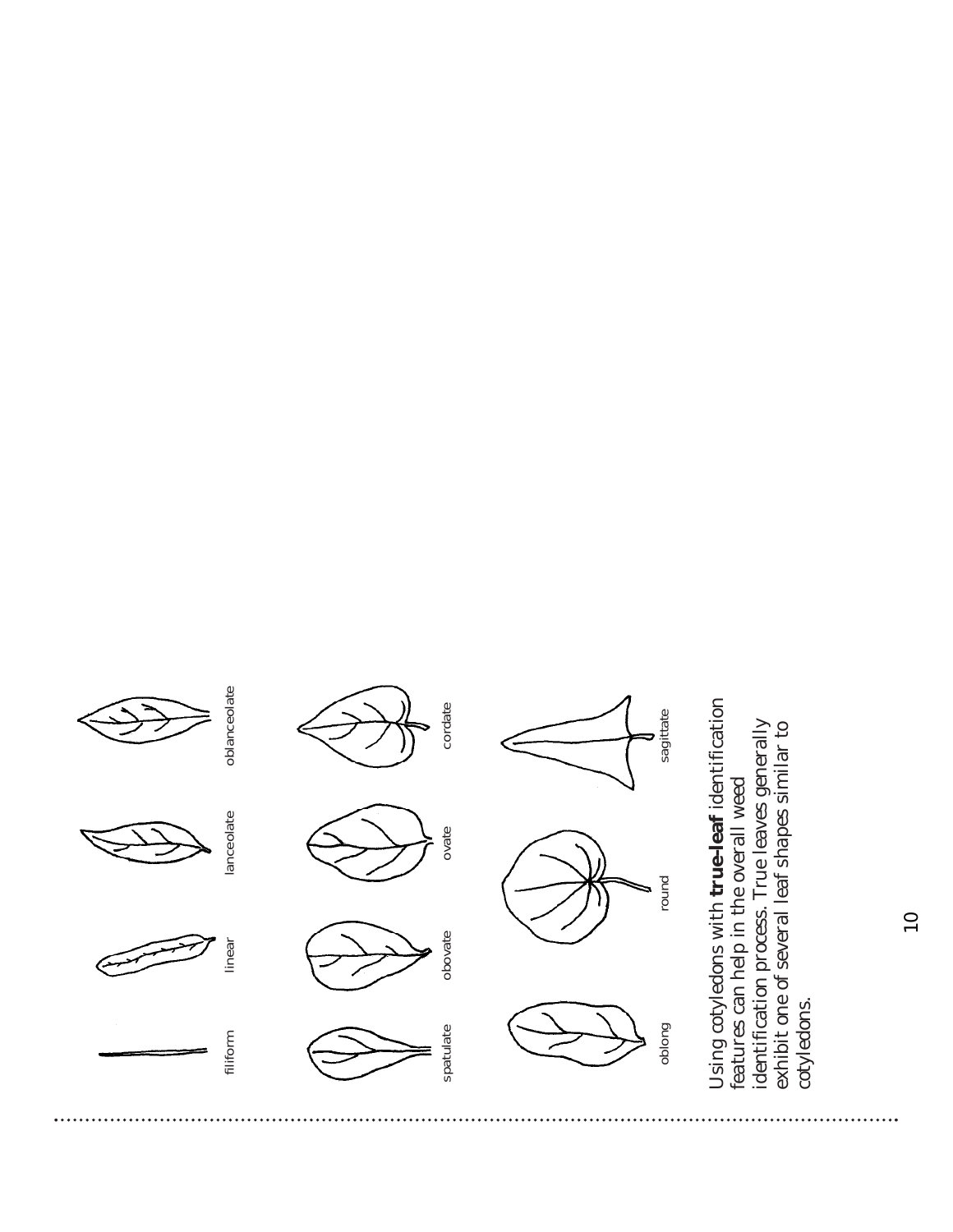

features for identifying specific plants. Examples Leaf margins (leaf blade edges) also are special features for identifying specific plants. Examples **Leaf margins** (leaf blade edges) also are special of entire, serrated, pinnately lobed and **palmately lobed** leaf margins are shown. of **entire, serrated, pinnately lobed** and palmately lobed leaf margins are shown.

on the leaves. In a pinnately lobed leaf, the veins Pinnately lobed leaves can be distinguished from on the leaves. In a pinnately lobed leaf, the veins Pinnately lobed leaves can be distinguished from palmately lobed leaf has veins that arise palmately lobed leaves by examining the veins palmately lobed leaves by examining the veins will arise from several points along a central will arise from several points along a central at the same point at the base of the leaf. at the same point at the base of the leaf. axis. A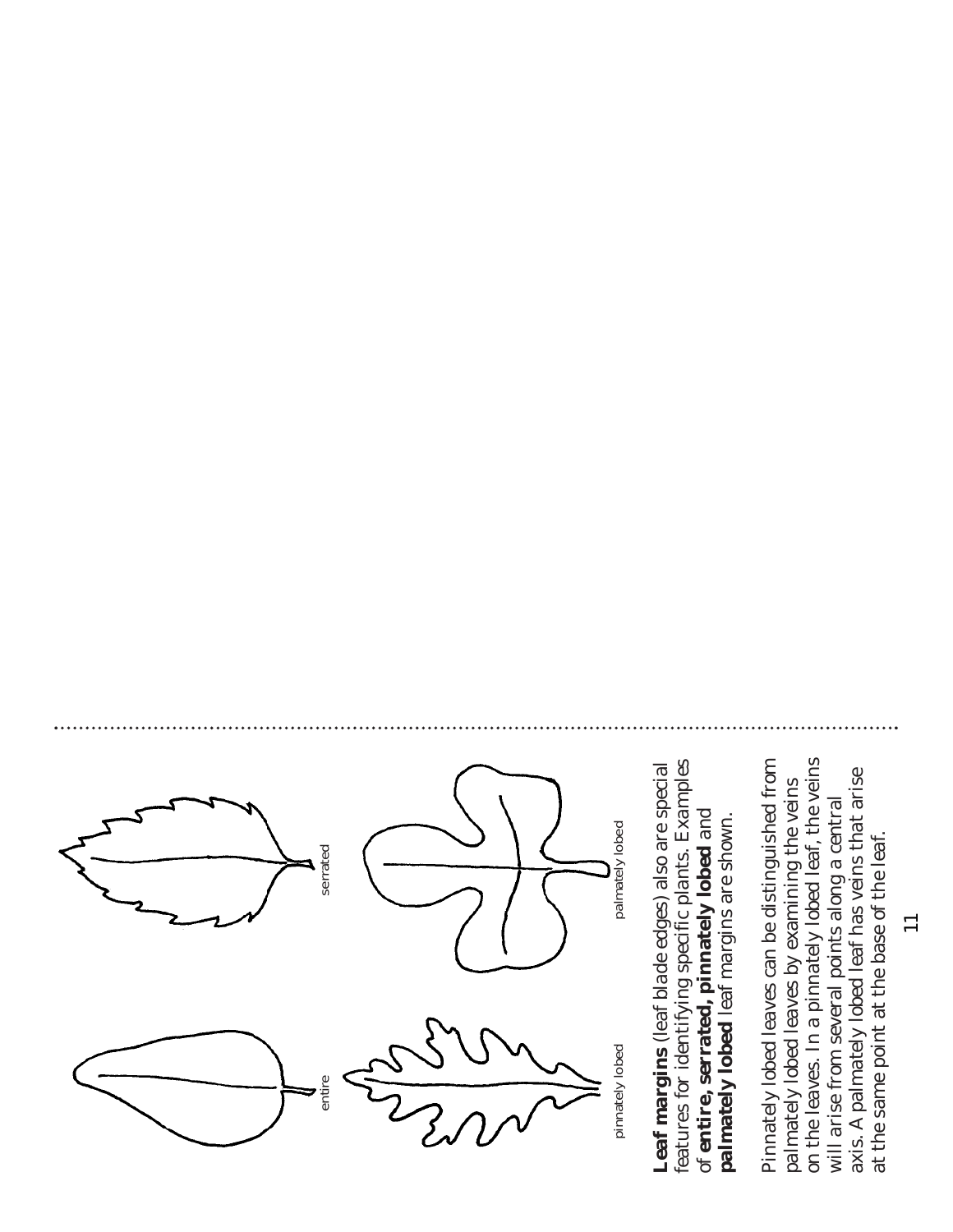

12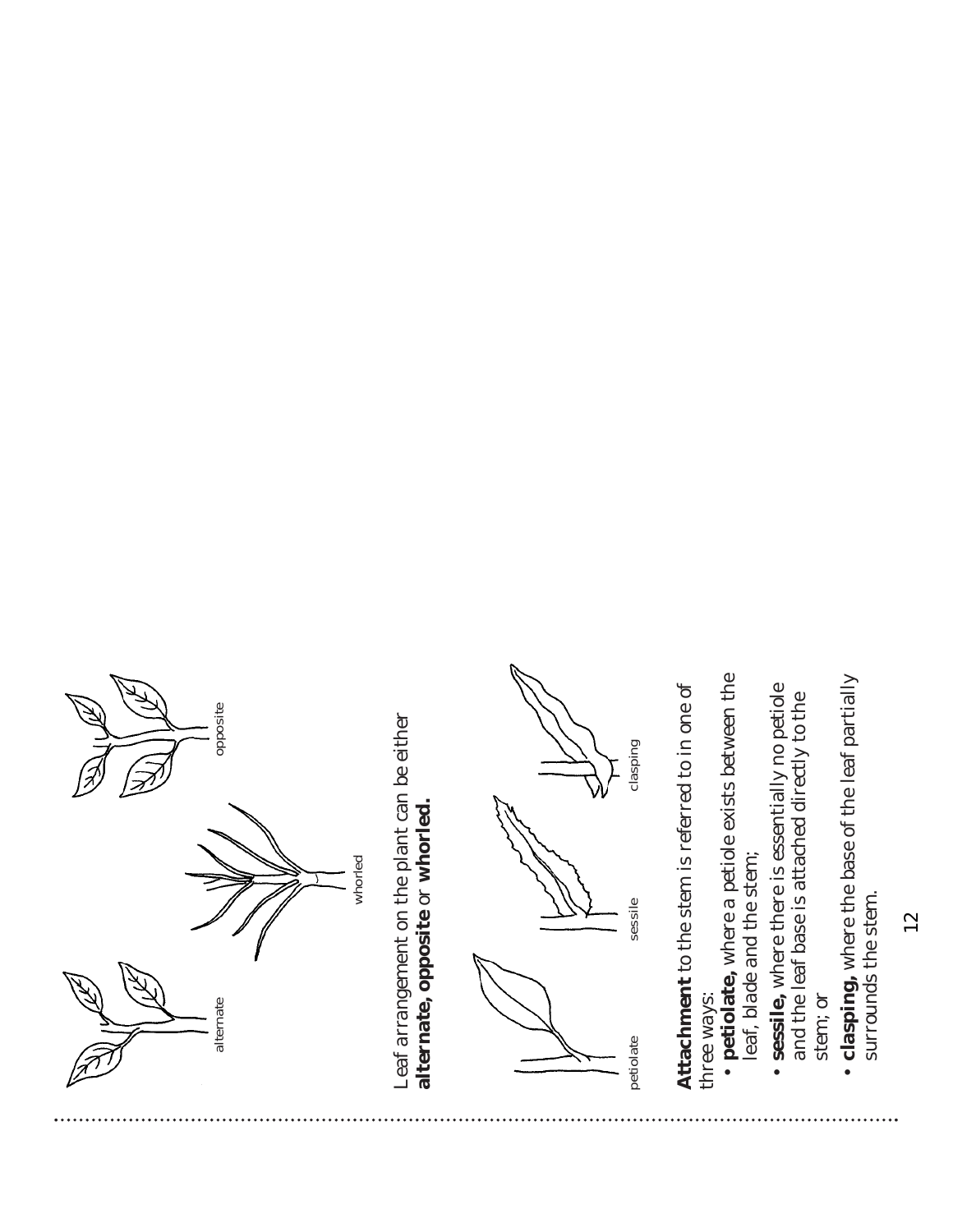

either a palmate veination or pinnate veination. either a **palmate** veination or **pinnate** veination. broadleaf plants. Veination in grass plants is a broadleaf plants. Veination in grass plants is a parallel type. Broadleaf plants may exhibit **parallel** type. Broadleaf plants may exhibit

13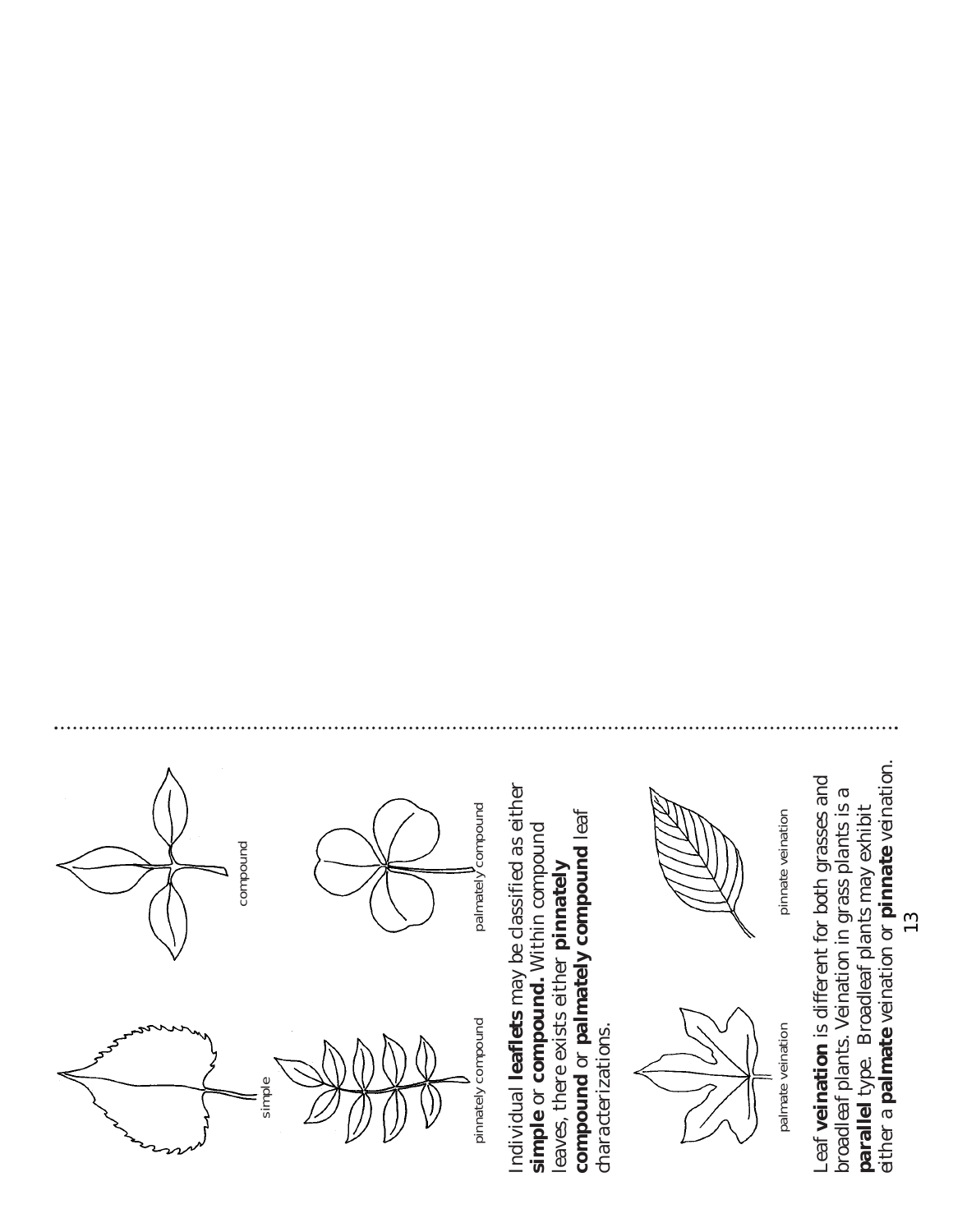

membranous tubular sheath that surrounds the membranous tubular sheath that surrounds the Some broadleaf plants may have other peculiar Some broadleaf plants may have other peculiar characteristics such as an ocrea. This is a characteristics such as an **ocrea.** This is a stem at the base of the petiole. stem at the base of the petiole.



Rhizomes are basically stems that develop below **Rhizomes** are basically stems that develop below ground. Plant shoots can arise from underground ground. Plant shoots can arise from underground Vegetative reproductive structures also may be **Vegetative** reproductive structures also may be used as key plant identification features. used as key plant identification features. nodes on these stems. nodes on these stems.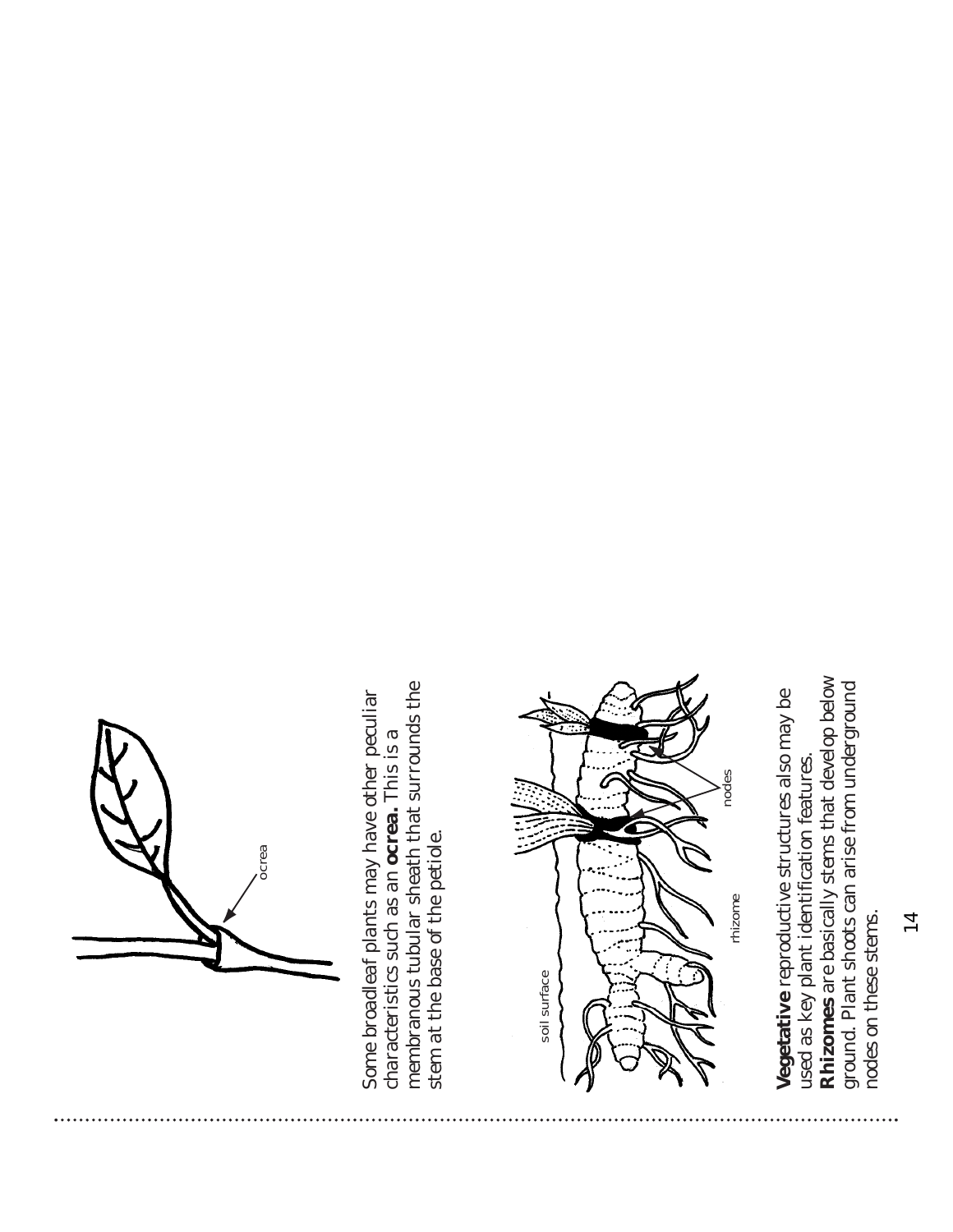

peg down into the soil. New shoots also develop peg down into the soil. New shoots also develop Tubers are thickened underground stems that **Tubers** are thickened underground stems that Roots often develop at the nodes of stolons and Roots often develop at the nodes of stolons and roots that grow horizontally above the ground roots that grow horizontally above the ground. develop at the end of rhizomes. Stolons are develop at the end of rhizomes. **Stolons** are at these sites. at these sites.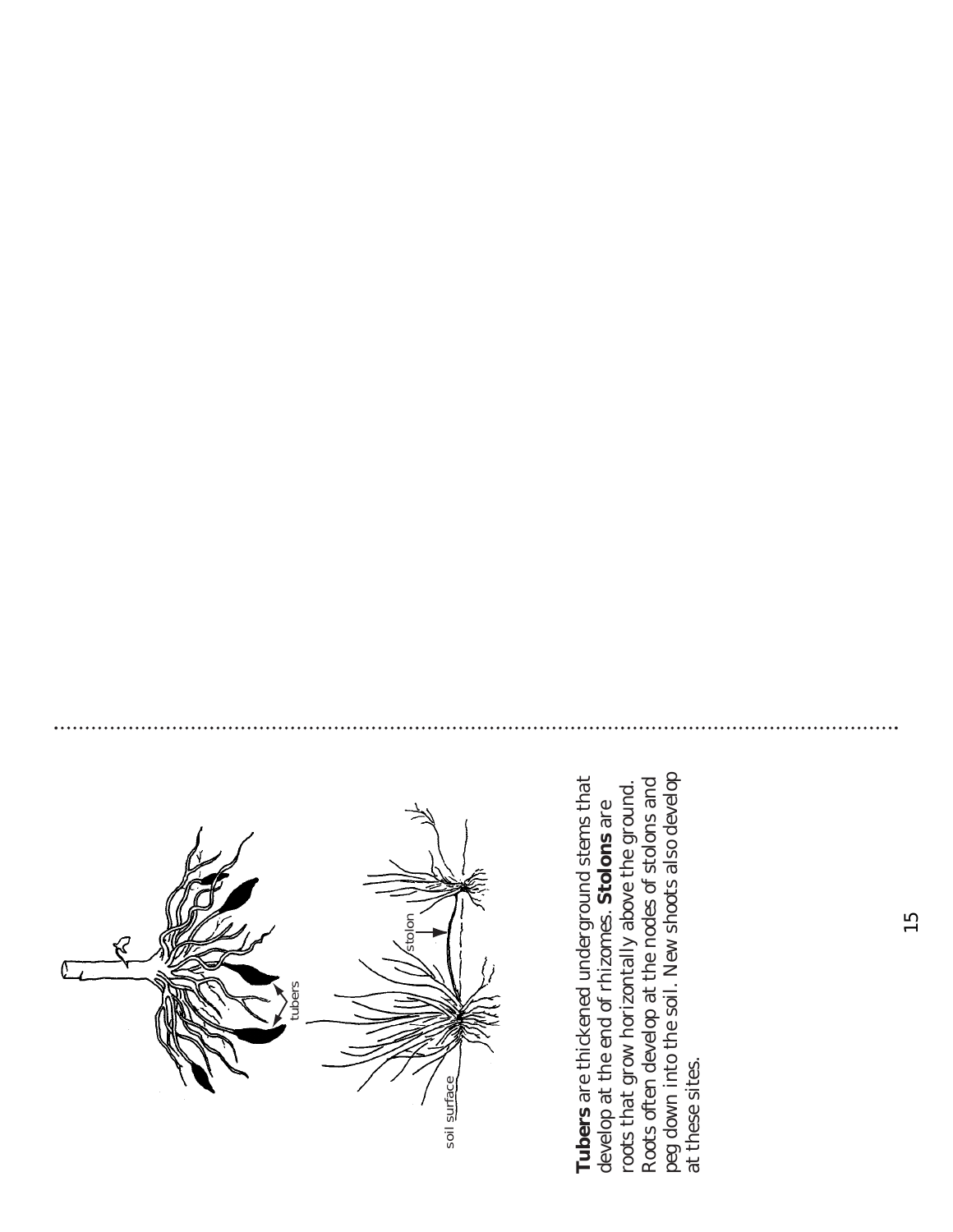## **Use**

These depictions of plant parts can serve as a terminology in simple field guides or plant keys **These depictions of plant parts can serve as a** simple guide to understanding the terminology in simple field guides or plant keys used for weed identification. The use of more complicated keys for plant identification may complicated keys for plant identification may used for weed identification. The use of more require a thorough understanding of plant require a thorough understanding of plant simple guide to understanding the vegetative and flowering parts. vegetative and flowering parts.